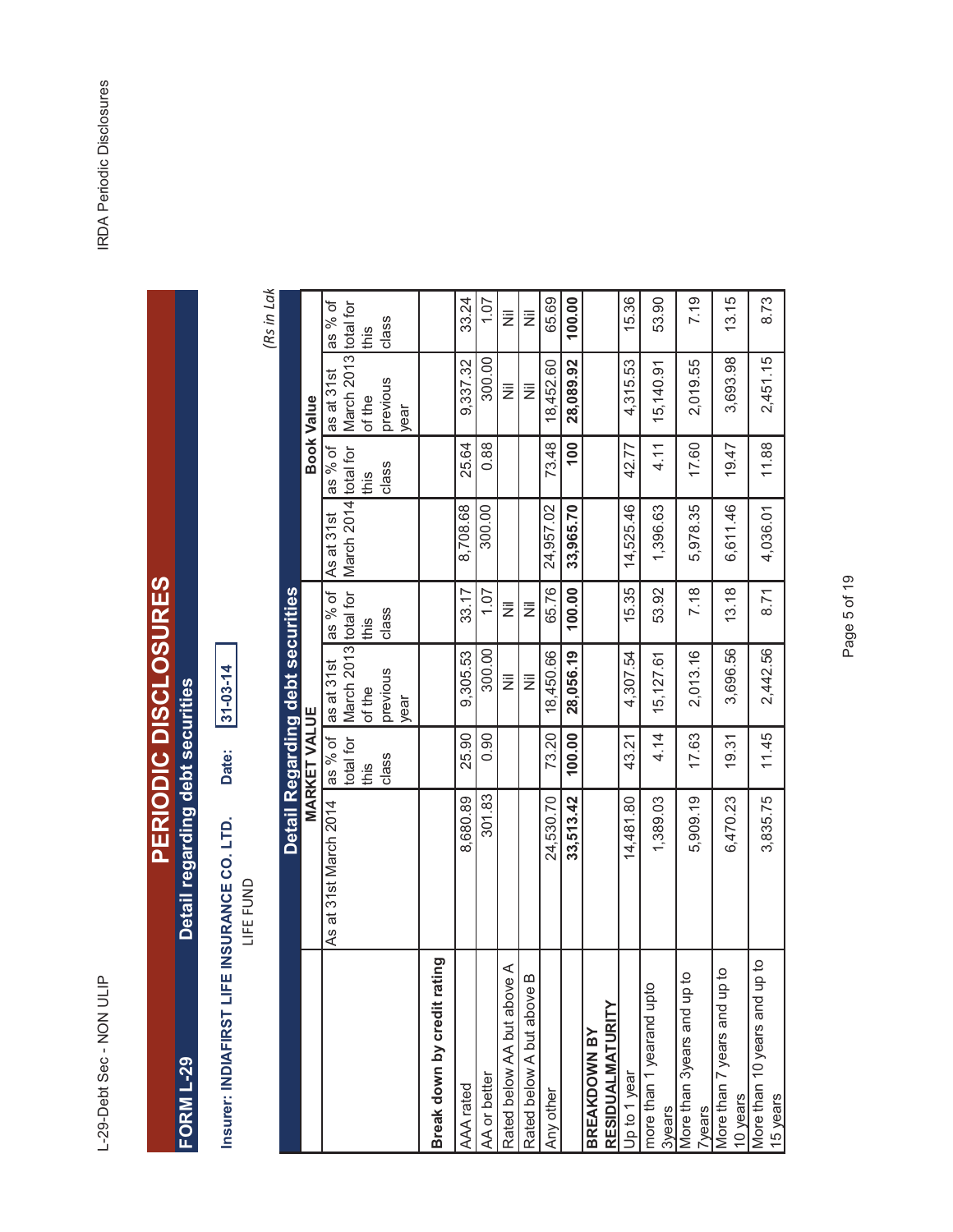## PERIODIC DISCLOSURES<br>Detail regarding debt securities **PERIODIC DISCLOSURES FORM L-29 Detail regarding debt securities** and un to More than 15 years FORM L-29

| 100.00 |                   |       |                   |       |                   |       | 33,513.42 | Total                                    |
|--------|-------------------|-------|-------------------|-------|-------------------|-------|-----------|------------------------------------------|
| 34.31  | 9,637.32          | 31.63 | 10,741.68         | 34.24 | 9,605.53          | 31.97 | 10,715.72 | c.Corporate Securities                   |
| 14.30  | 4,017.65          | 12.00 | 4,074.38          | 14.35 | 4,027.01          | 11.93 | 3,999.62  | b. State Government                      |
| 51.39  | 56.38   14,434.95 |       | 51.41   19,149.65 |       | 56.09   14,423.66 |       | 18,798.08 | a. Central Government                    |
|        |                   |       |                   |       |                   |       |           | Breakdown by type of the<br>issurer      |
|        |                   |       |                   |       |                   |       |           |                                          |
| Ż      | Ë                 | 2.79  | 949.03            | Ë     |                   | 2.88  | 966.51    | Above 20 years                           |
| 1.67   | 468.79            | 1.38  | 468.74            | 1.67  | 468.76            | 1.38  | 460.91    | More than 15 years and up to<br>20 years |

**Note**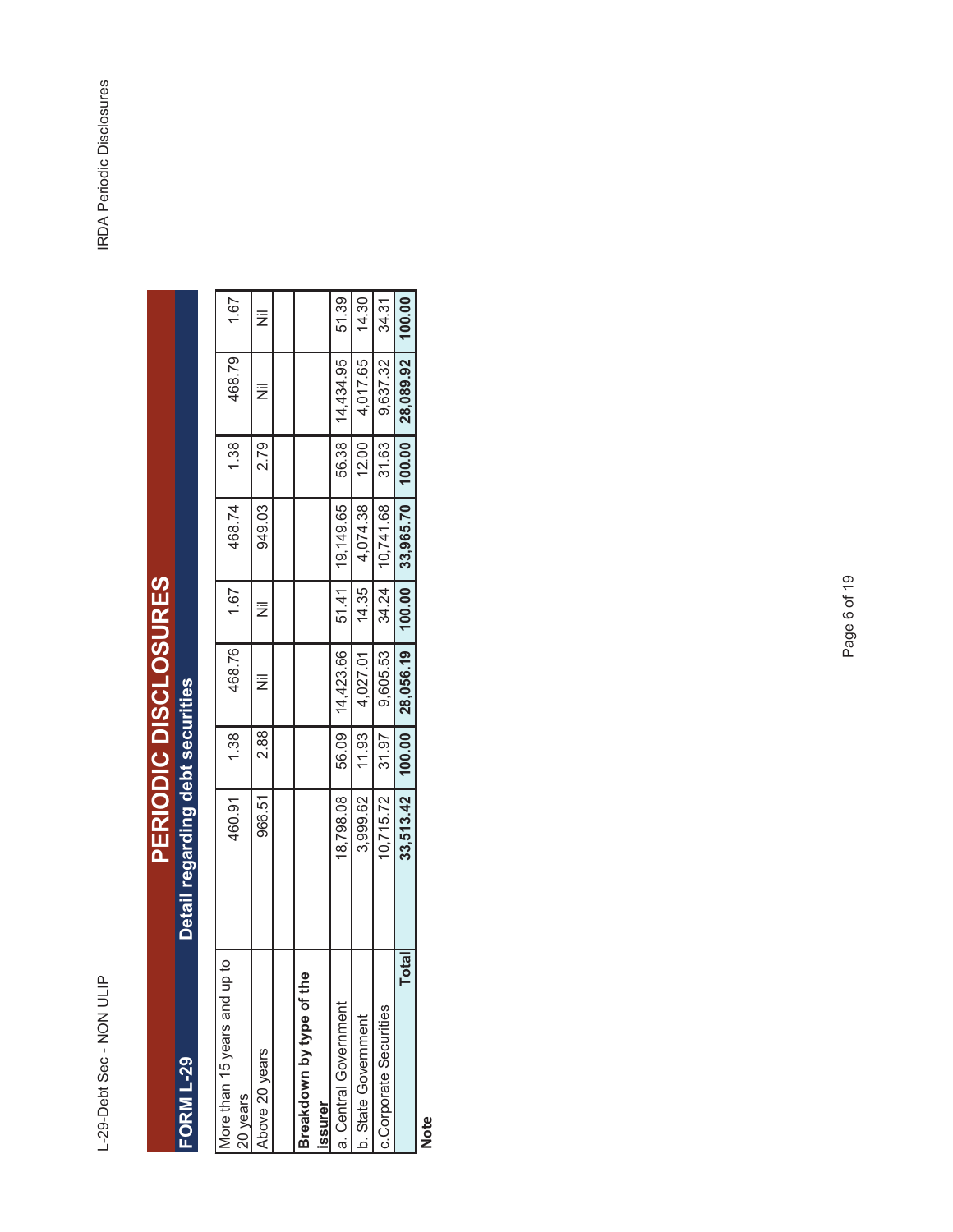L-29-Debt Sec - PGA

**RDA Periodic Disclosures** L-29-Debt Sec - PGA IRDA Periodic Disclosures

| ERIODIC DISCLOSURES | ļ<br>laht cad |  |
|---------------------|---------------|--|
|                     | ï             |  |

**Insurer: INDIAFIRST LIFE INSURANCE CO. LTD. Date: 31-03-2014** PENSION AND GENERAL ANNUITY FUNDS PENSION AND GENERAL ANNUITY FUNDS Date: Insurer: INDIAFIRST LIFE INSURANCE CO. LTD.

1-03-2014

54.40 36.59 AAA rated 97,106.66 38.61 34,080.62 36.57 98,754.47 38.14 34,080.77 36.59  $9.02$ AA or better (18,496.34 7.35 8,457.34 9.07 18,936.57 7.31 8,401.83 9.02 Any other 135,923.39 54.04 50,666.26 54.36 141,204.86 54.54 50,671.49 54.40 100.00  **251,526.38 100.00 93,204.22 100.00 258,895.90 100 93,154.08 100.00**  1.08 Up to 1 year 9,740.36 3.87 1,004.43 1.08 10,437.48 4.03 1,003.97 1.08 13.80 3years 35,883.42 14.27 12,936.02 13.88 34,969.75 13.51 12,859.40 13.80 21.56 7years 70,027.60 27.84 20,078.01 21.54 70,904.06 27.39 20,086.17 21.56 39.28 10 years 100,579.17 39.99 36,583.81 39.25 104,599.62 40.40 36,595.45 39.28 16.86 15 years 25,134.02 9.99 15,698.87 16.84 27,004.95 10.43 15,704.51 16.86 for this class *(Rs in Lakhs)* as % of total as % of total  $\bar{\bar{z}}$  $\overline{\overline{z}}$ Rated below AA but above A Nil Nil Nil Nil Nil Nil Nil Nil Rated below A but above B Nil Nil Nil Nil Nil Nil Nil Nil 8,401.83 50,671.49 36,595.45 93, 154.08 12,859.40 20,086.17 15,704.51 34,080.77 1,003.97 previous year previous year as at 31st<br>March 2013 March 2013 l≣  $\overline{\overline{z}}$ of the **Book Value MARKET VALUE Book Value**  $10.43$  $38.14$ 54.54 4.03 27.39 40.40 7.31 100 13.51 this class as % of total for  $\overline{\overline{z}}$ İΞ As at 31st March 34,969.75 27,004.95 As at 31st March 98,754.47 141,204.86 258,895.90 10,437.48 70,904.06 104,599.62 18,936.57 2014  $\overline{\overline{z}}$ Ιā Detail Regarding debt securities **Detail Regarding debt securities**  $9.07$ 54.36 100.00 1.08 13.88 21.54 39.25 16.84 36.57 this class as % of total for  $\bar{z}$ İΞ as at 31st<br>March 2013 8,457.34 15,698.87 34,080.62 50,666.26 93,204.22 1,004.43 12,936.02 20,078.01 36,583.81 March 2013 previous  $\overline{\overline{z}}$ İΞ of the year **MARKET VALUE** 7.35 38.61 54.04 100.00 3.87 14.27 27.84 39.99 9.99 As at 31st March 2014 as % of total<br>for this class As at 31st March 2014 as % of total  $\overline{\overline{z}}$  $\overline{\overline{z}}$ 97,106.66 9,740.36 25,134.02 18,496.34 135,923.39 251,526.38 35,883.42 70,027.60 100,579.17  $\overline{\overline{z}}$ l≣ Break down by credit rating More than 10 years and up to **Break down by credit rating** More than 10 years and up to Rated below AA but above A More than 7 years and up to More than 3years and up to More than 7 years and up to More than 3years and up to Rated below A but above B more than 1 yearand upto more than 1 yearand upto **RESIDUALMATURITY RESIDUALMATURITY BREAKDOWN BY BREAKDOWN BY** Jp to 1 year AA or better AAA rated Any other 10 years 15 years **3years Tyears**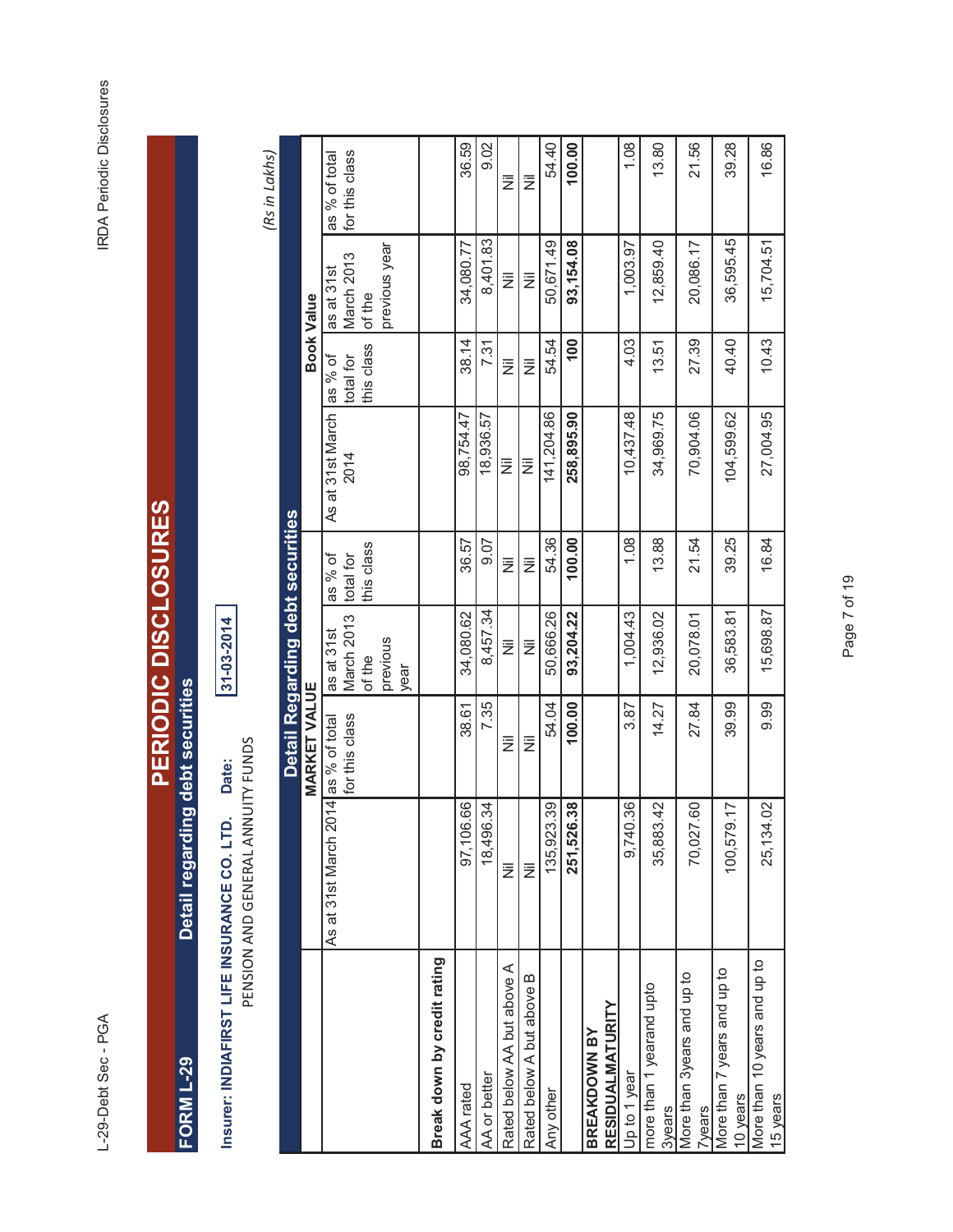L-29-Debt Sec - PGA

|                              |                                  | <b>PERIODIC DISCLOSURES</b> |               |      |           |      |          |      |
|------------------------------|----------------------------------|-----------------------------|---------------|------|-----------|------|----------|------|
| <b>FORM L-29</b>             | Detail regarding debt securities |                             |               |      |           |      |          |      |
|                              |                                  |                             |               |      |           |      |          |      |
| More than 15 years and up to | 10,161.82                        |                             | 4.04 6,903.08 | 7.41 | 10,980.04 | 4.24 | 6,904.58 | 7.41 |
| 20 years                     |                                  |                             |               |      |           |      |          |      |
| Nove 20 years                |                                  | Ë                           |               |      |           |      |          |      |

| More than 15 years and up to<br>20 years | 10,161.82  | 4.04   | 6,903.08   | 7.41   | 10,980.04  | 4.24   | 6,904.58  | 7.41   |  |
|------------------------------------------|------------|--------|------------|--------|------------|--------|-----------|--------|--|
| Above 20 years                           |            | Ë      |            |        |            |        | Ξ         |        |  |
|                                          |            |        |            |        |            |        |           |        |  |
| Breakdown by type of the                 |            |        |            |        |            |        |           |        |  |
| <b>ISSUrer</b>                           |            |        |            |        |            |        |           |        |  |
| a. Central Government                    | 88,952.67  | 35.37  | 28,522.45  | 30.60  | 92,342.01  | 35.67  | 28,520.42 | 30.62  |  |
| b. State Government                      | 40,985.41  | 16.29  | 22, 143.81 | 23.76  | 42,877.54  | 16.56  | 22,151.06 | 23.78  |  |
| c.Corporate Securities                   | 121,588.30 | 48.34  | 42,537.96  | 45.64  | 123,676.34 | 47.77  | 42,482.60 | 45.60  |  |
| Total                                    | 251,526.38 | 100.00 | 93,204.22  | 100.00 | 258,895.90 | 100.00 | 93,154.08 | 100.00 |  |
|                                          |            |        |            |        |            |        |           |        |  |

**Note**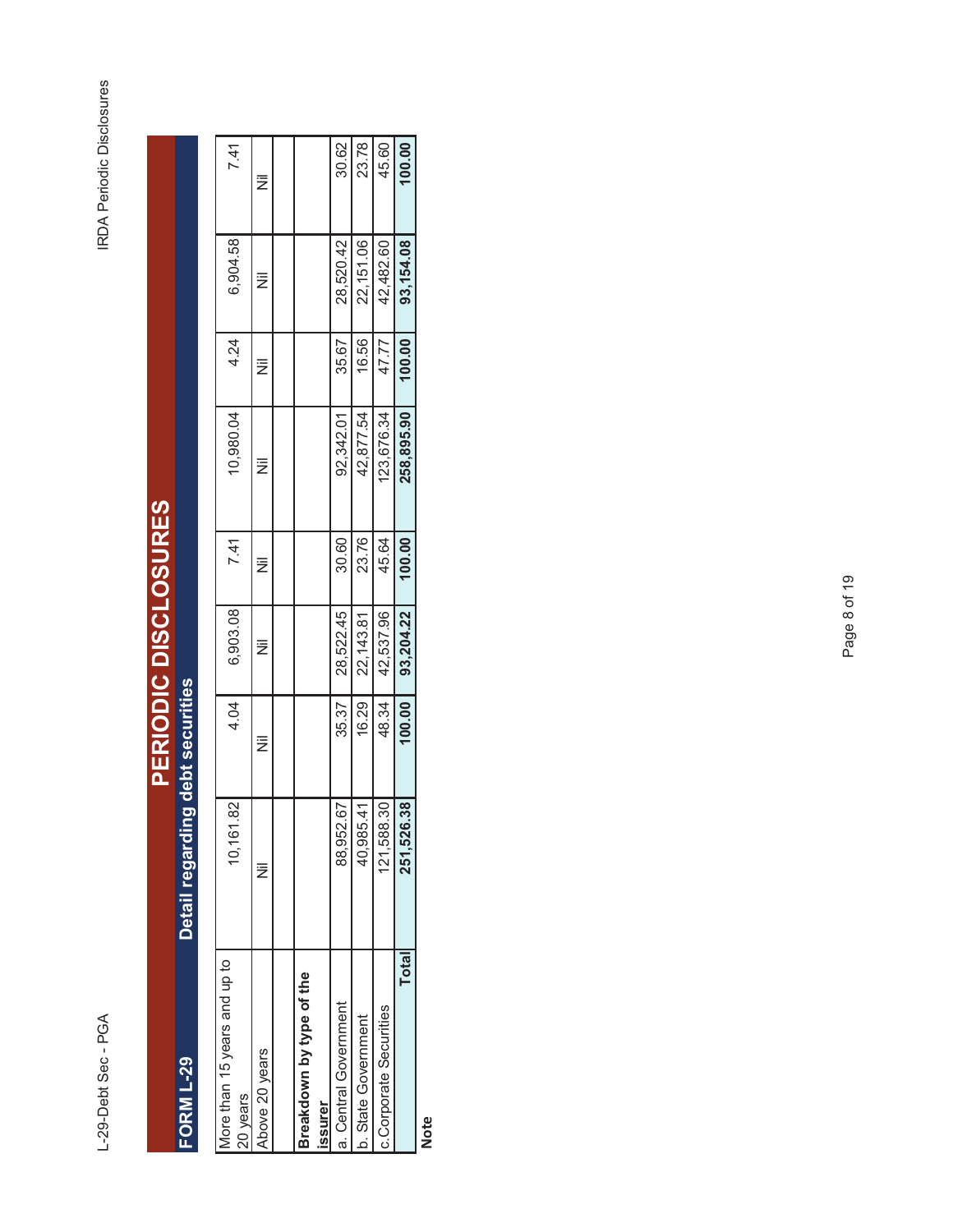L-29-Debt Sec-ULIP

IRDA Periodic Disclosures L-29-Debt Sec-ULIP<br>L-29-Debt Sec-ULIP

| <b>CHAIRS INSIDENT CIRCIN</b> |               |  |
|-------------------------------|---------------|--|
| i<br>R                        | $\frac{a}{a}$ |  |
|                               | h             |  |

**Insurer: INDIAFIRST LIFE INSURANCE CO. LTD. Date: 31-03-2014** Date: Insurer: INDIAFIRST LIFE INSURANCE CO. LTD.

UNIT LINKED FUND UNIT LINKED FUND

31-03-2014

*(Rs in Lakhs)*

|                                          |                                  |                     | Detail Regarding debt securities |            |                  |                   |               |                |
|------------------------------------------|----------------------------------|---------------------|----------------------------------|------------|------------------|-------------------|---------------|----------------|
|                                          |                                  | <b>MARKET VALUE</b> |                                  |            |                  | <b>Book Value</b> |               |                |
|                                          | As at 31st March                 | as % of total       | as at 31st                       | as % of    | As at 31st March | as % of           | as at 31st    | as % of total  |
|                                          | 2014                             | for this class      | March 2013 total for             |            | 2014             | total for         | March 2013    | for this class |
|                                          |                                  |                     | of the                           | this class |                  | this class        | of the        |                |
|                                          |                                  |                     | previous                         |            |                  |                   | previous year |                |
| Break down by credit rating              |                                  |                     |                                  |            |                  |                   |               |                |
| AAA rated                                | 28,114.19                        | 33.18               | 29,921.19                        | 45.94      | 28,306.67        | 33.18             | 29,492.25     | 45.73          |
| AA or better                             | 7,048.19                         | 8.32                | 8,139.78                         | 12.50      | 7,085.91         | 8.32              | 7,949.29      | 12.33          |
| Rated below AA but above A               | $\bar{\bar{z}}$                  |                     | Ē                                | Ē          | ż                | Ξ                 | Ξ             | Ē              |
| Rated below A but above B                | Ē                                |                     | Ē                                | ž          | ż                | Ē                 | ž             | Ē              |
| Any other                                | 49,562.04                        | 58.50               | 27,071.21                        | 41.56      | 51,746.07        | 58.50             | 27,048.32     | 41.94          |
|                                          | $\frac{2}{3}$<br>84,724          | 100.00              | 65,132.18                        | 100.00     | 87,138.64        | $\frac{00}{1}$    | 64,489.87     | 100.00         |
| <b>RESIDUALMATURITY</b><br>BREAKDOWN BY  |                                  |                     |                                  |            |                  |                   |               |                |
| Up to 1 year                             | $\tilde{\mathcal{S}}$<br>14,399. | 17.00               | 6,369.22                         | 9.78       | 14,403.90        | 16.53             | 6,413.29      | 9.94           |
| more than 1 yearand upto 3years          | $\overline{24}$<br>11,738.       | 13.85               | 9,741.89                         | 14.96      | 11,414.38        | 13.10             | 9,651.80      | 14.97          |
| More than 3years and up to 7years        | $\frac{8}{2}$<br>17,411          | 20.55               | 13,404.27                        | 20.58      | 17,930.95        | 20.58             | 13,209.14     | 20.48          |
| More than 7 years and up to 10<br>vears  | 45<br>24,067                     | 28.41               | 20,207.42                        | 31.03      | 24,789.29        | 28.45             | 19,814.28     | 30.72          |
| More than 10 years and up to 15<br>years | 80<br>14,068                     | 16.61               | 12,236.31                        | 18.79      | 15,257.73        | 17.51             | 12,214.72     | 18.94          |
| More than 15 years and up to 20<br>years | 33<br>3,039.                     | 3.59                | 3,173.06                         | 4.87       | 3,342.40         | 3.84              | 3,186.65      | 4.94           |
| Above 20 years                           | ı                                |                     | Ē                                | ž          | Ξ                | Ē                 | Ë             | Ë              |

Page 9 of 19 Page 9 of 19